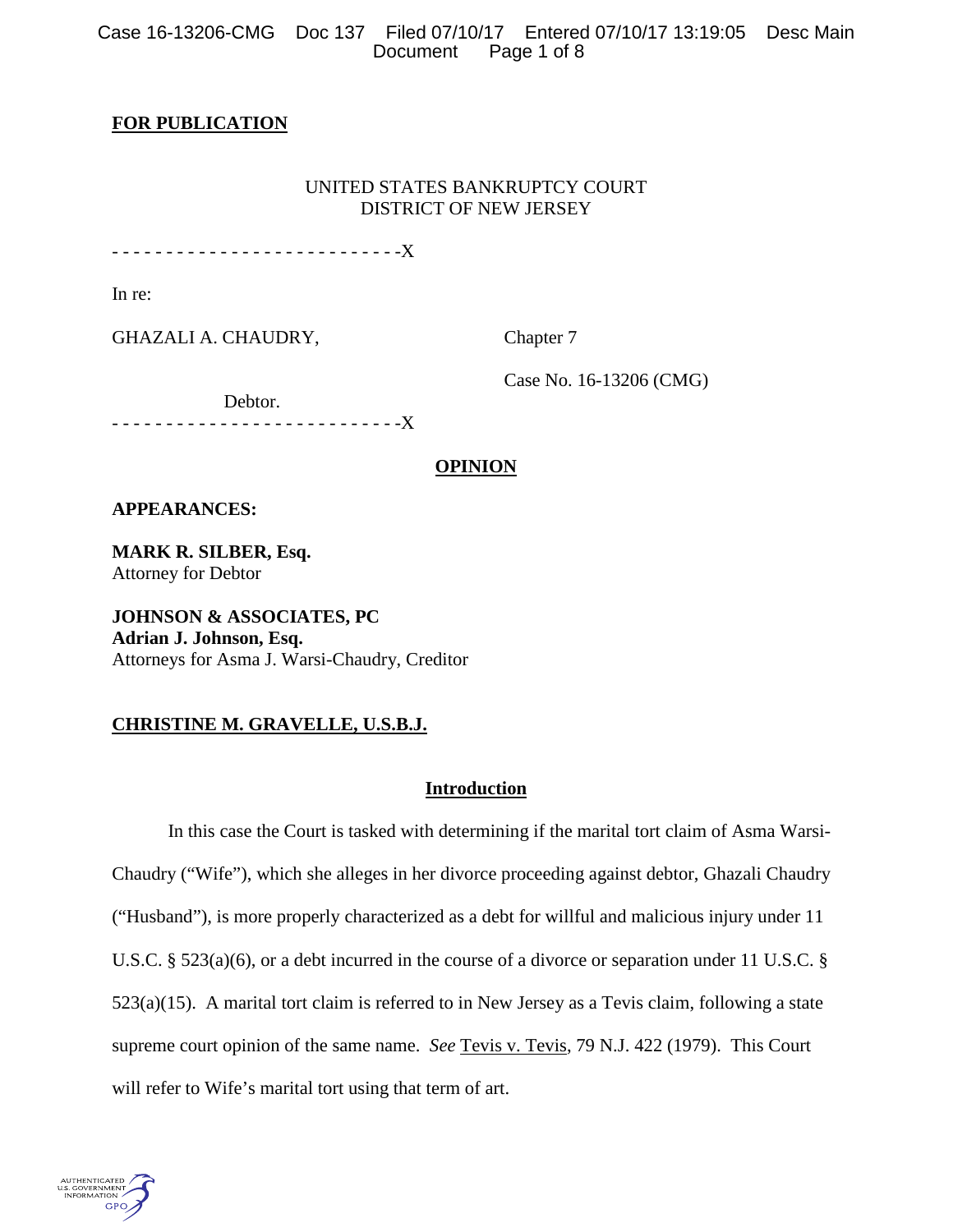## Case 16-13206-CMG Doc 137 Filed 07/10/17 Entered 07/10/17 13:19:05 Desc Main Page 2 of 8

The Court finds that based upon the facts presented in this case, Wife's Tevis claim is a debt arising under 11 U.S.C. § 523(a)(6). Because the time to object to the dischargeability of the Tevis claim has expired, Husband's liability on the claim, if any, has been discharged.

### **Facts**

Husband and Wife were married in 2001. Wife filed for divorce, ultimately filing an amended complaint for divorce on June 3, 2014. The amended complaint included a Tevis claim, alleging that Husband committed assault upon Wife during the course of the marriage, causing damages. The Superior Court of the State of New Jersey, Chancery Division, Family Part (the "Family Court"), which presides over the divorce case issued a *sua sponte* order on July 25, 2014 severing the Tevis portion of the complaint and forwarding that claim to the Law Division for a determination. On January 5, 2015, the Law Division dismissed the severance of the Tevis claim and transferred it back to the Family Court.

In February 2016, Husband filed the present bankruptcy listing Wife as a creditor. The Court sent Official Form 309A- Notice of Chapter 7 Bankruptcy Case to all listed creditors, including Wife. The Notice specified that the deadline to object to the discharge of a debt under 11 U.S.C. § 523(a)(2), (4), or (6) was May 20, 2016. On May 20, 2016 Husband and the Chapter 7 Trustee filed a stipulation which extended the deadline for the Trustee to object to discharge. Husband and the Trustee further extended the deadline by consent for an additional month. Wife received no such extension. Neither the Trustee, nor the Wife, nor any other creditor filed an adversary complaint challenging the dischargeability of any debts, and Husband received his discharge on September 20, 2016.

On February 23, 2017 Wife filed a motion styled as an "Ex-Parte Motion for a Determination" that Wife's Tevis claim survived Husband's discharge. Husband's attorney filed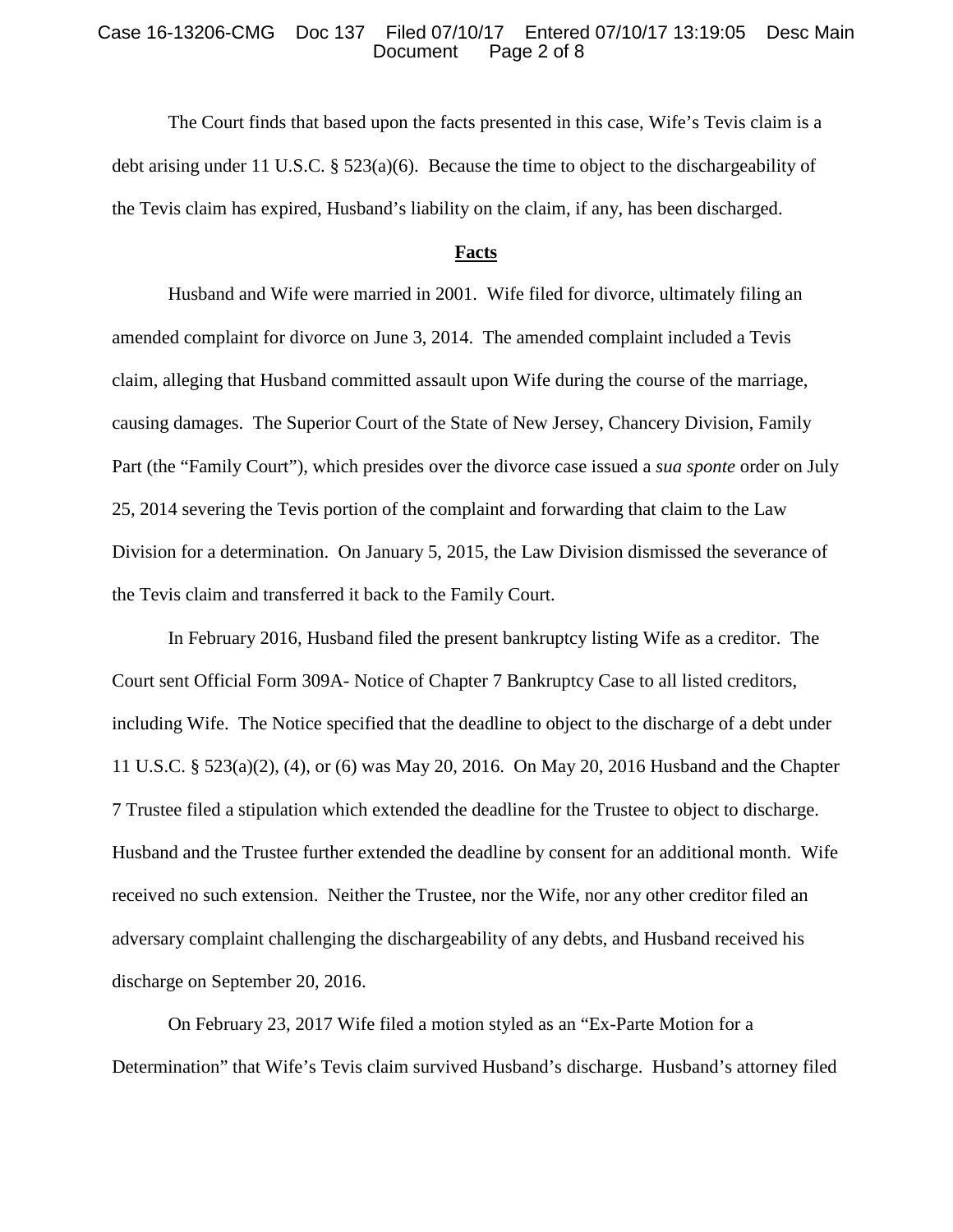## Case 16-13206-CMG Doc 137 Filed 07/10/17 Entered 07/10/17 13:19:05 Desc Main Page 3 of 8

opposition on procedural grounds, including the fact that Husband was deployed, and the matter was adjourned by the Court. The parties appeared on April 11, 2017, at which point the Court requested more briefing. Additional oral argument was held on May [1](#page-2-0)6, 2017.<sup>1</sup>

## **Law**

Section  $523(a)(6)$  of the Code excepts from discharge "any debt . . . for will ful and malicious injury by the debtor to another entity or to the property of another entity." *See* 11 U.S.C.  $\S 523(a)(6)$ . Liabilities arising from assault or assault and battery are generally considered as founded upon a willful and malicious injury, and are therefore within the exception. *See* In re Granoff, 250 Fed. Appx. 494, 495-96 (3d Cir. 2007) (citing 4 Collier on Bankruptcy ¶523.12[4] (15<sup>th</sup> ed. Rev. 2007)).

A debtor may be discharged from a  $\S$  (a)(6) debt unless the creditor requests, upon notice and a hearing, a determination from the court that the debt may be excepted from discharge. 11 U.S.C. § 523(c)(1). Objections to the dischargeability of a debt are properly brought by way of an adversary proceeding. F.R.B.P. 4007(a); F.R.B.P. 7001(4). In a Chapter 7 case, a complaint to determine the dischargeability of a  $\S$  523(a)(6) debt must be filed no later than 60 days after the first date set for the meeting of creditors under  $\S$  341(a). F.R.B.P. 4007(c). The court may extend the time to file a complaint only if the motion for the extension is filed before the time has expired. Id*.*

Section 523(a)(15) excepts from discharge debts, "incurred by the debtor in the course of a divorce or separation or in connection with a separation agreement, divorce decree or other order of a court of record." Debts under § 523(a)(15) are not subject to any temporal

<span id="page-2-0"></span> $1$  On May 17, 2017, shortly after the additional oral argument, counsel for Husband submitted an additional filing directing the Court to the May 15, 2017 Supreme Court opinion in Midland Funding, LLC v. Johnson, 581 U.S. 137 S.Ct. 1407 (2017). Wife's attorney filed a reply later in the day on the  $17<sup>th</sup>$ . The Court reviewed the documents, but did not find the arguments presented to be relevant to this matter.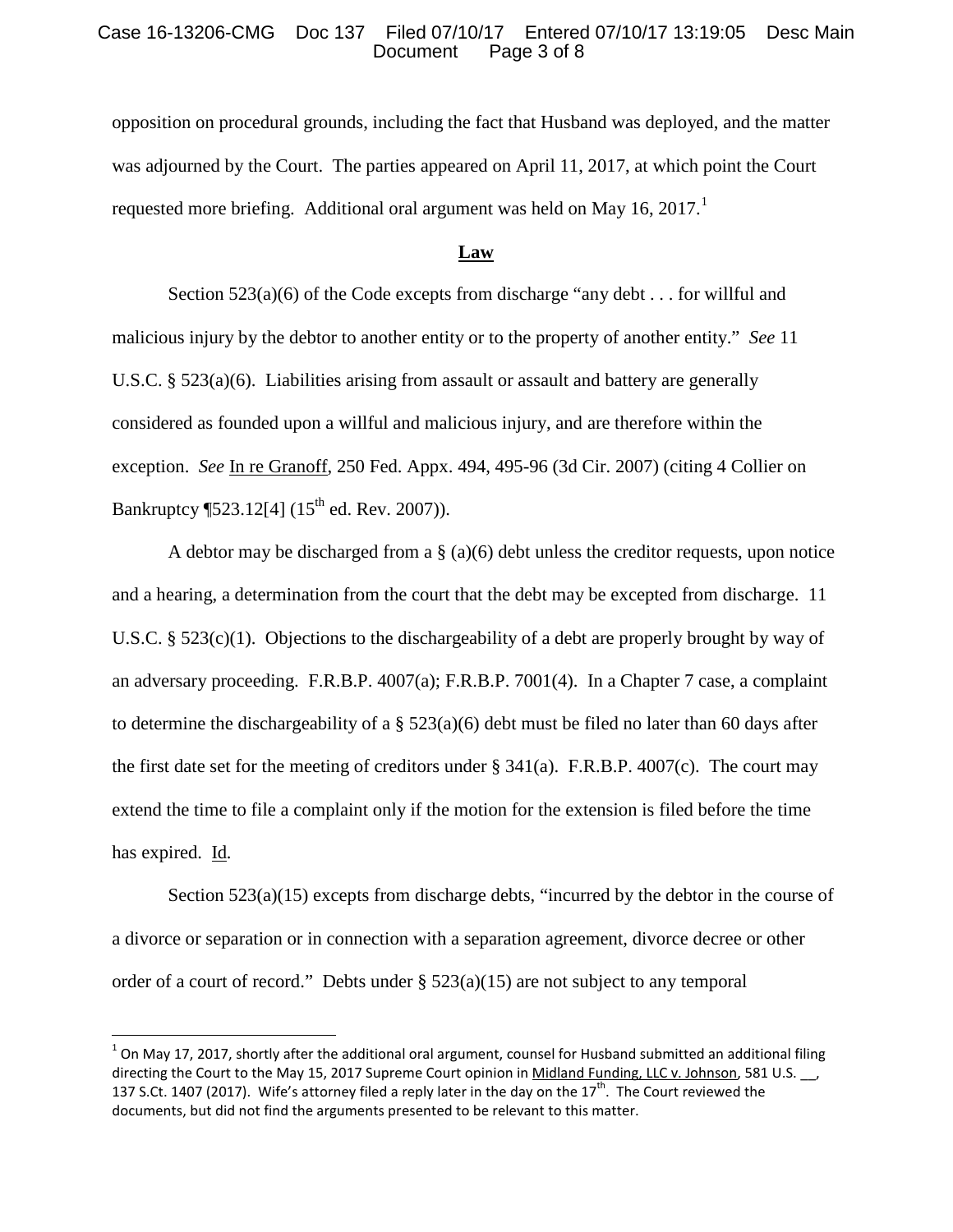#### Case 16-13206-CMG Doc 137 Filed 07/10/17 Entered 07/10/17 13:19:05 Desc Main Page 4 of 8

requirement for the filing of an adversary complaint objecting to their discharge. *See* F.R.B.P. 4007(c). If the debt is characterized as one arising under  $\S 523(a)(15)$ , then the claim is not dischargeable regardless of whether an adversary proceeding is filed within a certain timeframe.

Here, an initial analysis of the facts shows that Wife's Tevis claim in her amended divorce complaint specifically references reckless, wanton, and malicious assault by Husband against her. It would thus appear that the compensatory and punitive damages sought in that count would fall under the purview of  $\S$  523(a)(6). As no adversary complaint was filed in a timely manner, the debt would then be deemed to be discharged.

But, the New Jersey Supreme Court has instructed that marital tort claims be presented in connection with the divorce action in order to resolve all of the parties' legal disputes in one proceeding. *See* Tevis v. Tevis, 79 N.J. 422, 434 (1979). The Tevis court found that the potential for money damages arising from a marital tort are relevant in a matrimonial proceeding, and therefore must be joined under the "single controversy doctrine." Tevis v. Tevis, 79 N.J. at Id. "When issues of child welfare, child support and child parenting are intertwined with dissolution of the marriage and the necessary resolution of the marital tort, the Family Part may conclude that the marital tort should be resolved in conjunction with the divorce action as part of the overall dispute between the parties." Brennan v. Orban, 145 N.J. 282, 301-302 (1995). Any damages predicated upon the tort liability of one spouse to another must be considered in the court's decision respecting equitable distribution, alimony, and the ability to pay alimony, to prevent a double recovery on the claim. *See* Giovine v. Giovine, 284 N.J. Super. 3, 29 (App. Div. 1995).

As Wife's Tevis claim is a part of a divorce proceeding by virtue of her allegations in the amended divorce complaint, Wife argues that it is non-dischargeable under  $\S 523(a)(15)$ .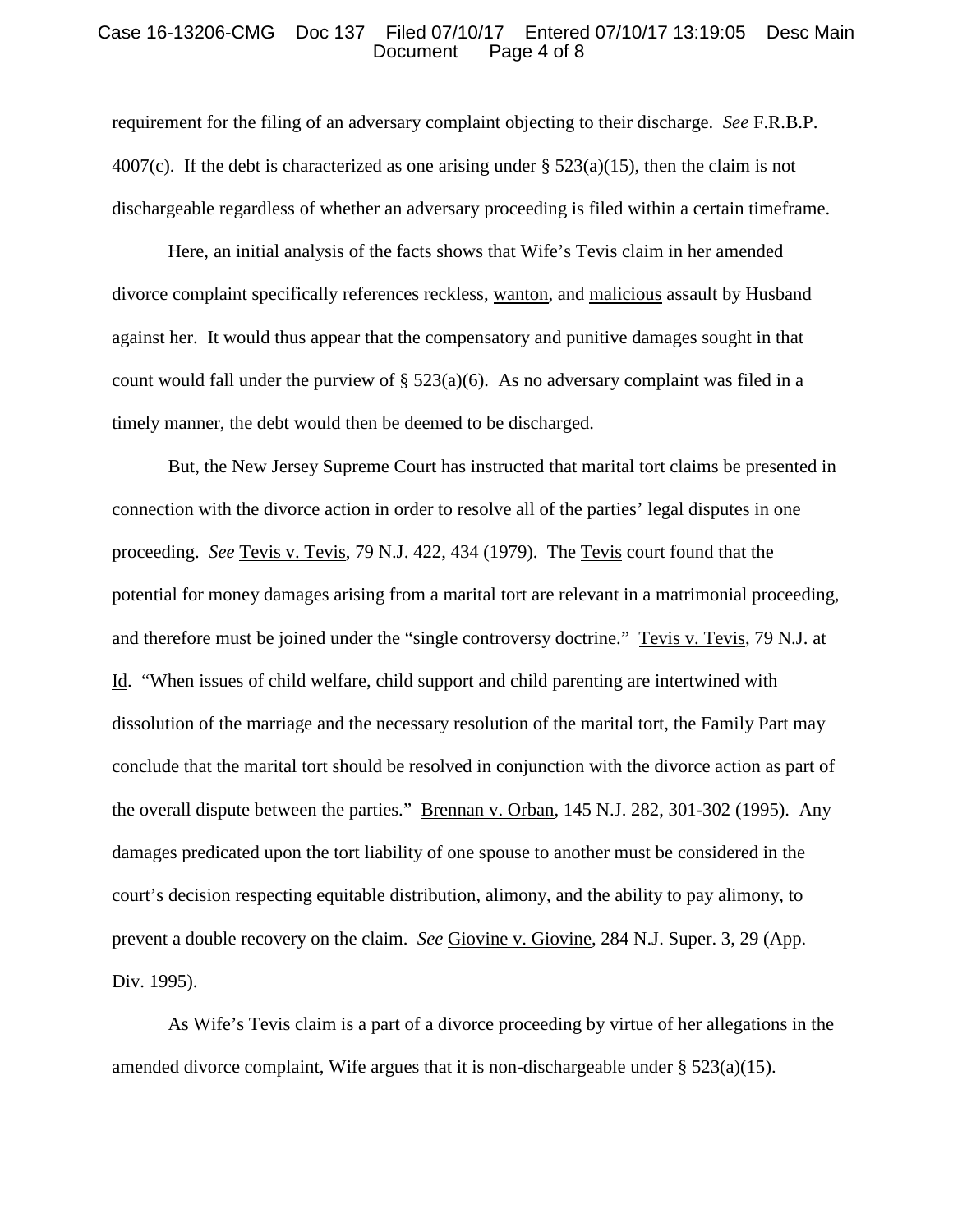#### Case 16-13206-CMG Doc 137 Filed 07/10/17 Entered 07/10/17 13:19:05 Desc Main Page 5 of 8

The only bankruptcy court in this district to address the dischargeability of a Tevis claim presumed that such a claim would be discharged absent the timely filing of an adversary proceeding under § 523(a)(6). *See* In re Galtieri, 2007 WL 2416425 at \*1 (Bankr. D.N.J. Aug. 17, 2007). In that case the court opined that such an adversary would be filed "presumably pursuant to 11 U.S.C. § 523(a)(6) alleging willful and malicious injury." Id. (emphasis added). The Galtieri court did not definitively conclude that a Tevis claim must be brought under §  $523(a)(6)$ , nor did it conduct any analysis as to the application of §  $523(a)(15)$  to a damage award on a Tevis claim included in a judgment for divorce.

As such, additional inquiry is necessary to determine if a Tevis claim is a debt incurred by Husband in connection with the divorce proceeding. The Bankruptcy Code does not define when a debt is incurred. However, "debt" is defined as "liability on a claim." 11 U.S.C. § 101(12). A "claim" is defined as "a right to payment, whether or not such right is reduced to judgment, liquidated, unliquidated, fixed, contingent, matured, unmatured, disputed, undisputed, legal, equitable, secured, or unsecured." 11 U.S.C. § 101(5)(A). Congress intended to adopt the broadest possible definition of the term "claim." *See* In re Grossman's Inc., 607 F.3d 114, 121 (3d Cir. 2010) (citations omitted). In determining whether a creditor holds a pre-petition claim, "our focus should not be on when the claim accrues . . . but whether a claim exists." Id.

In New Jersey, interspousal tort immunity no longer exists to bar the suit of one spouse against another for injuries sustained by one spouse due to the tortious conduct of the other. Merenoff v. Merenoff, 76 N.J. 535, 557 (1978). Wife was not barred from filing marital tort claims against Husband during their marriage. *See* Tevis v. Tevis, 79 N.J. at 429 (continuing marriage of parties per se does not prevent filing lawsuit for personal injuries based on tort). She need not have waited for the filing of a divorce complaint to make her allegations. Her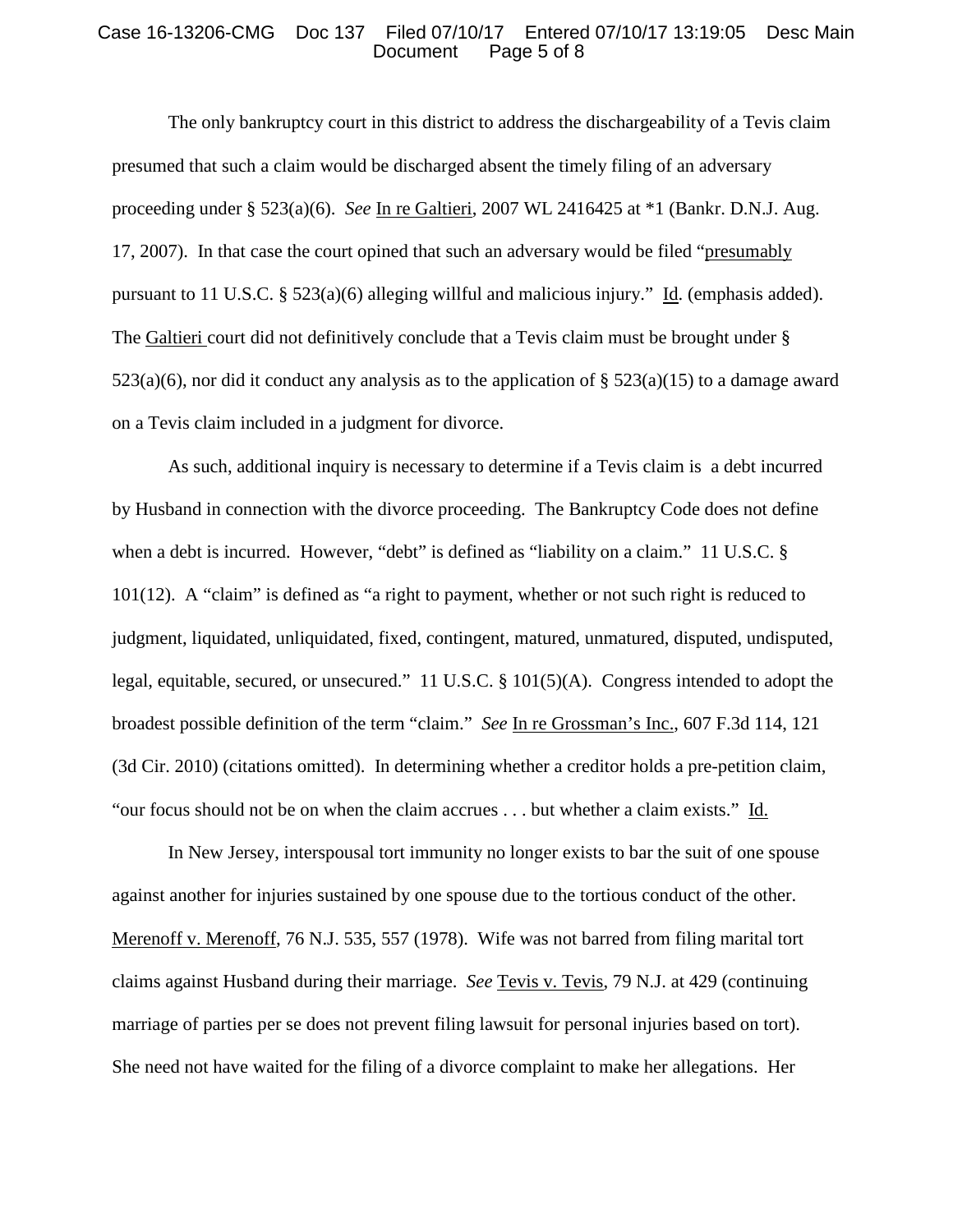#### Case 16-13206-CMG Doc 137 Filed 07/10/17 Entered 07/10/17 13:19:05 Desc Main Page 6 of 8

Tevis claim was not dependent upon the filing of the divorce. Those claims existed independent of the divorce action and may be time-barred if not filed within the time period set by the applicable statute of limitations. *See* Giovine v. Giovine, 284 N.J.Super. at 10 (considering whether battered woman's syndrome can excuse strict application of two-year statute of limitations for tort). The Tevis court simply made clear that, if a spouse has not already done so, he or she must include the claim in the divorce complaint in compliance with the entire controversy doctrine. *See* Tevis v. Tevis, 79 N.J at 430.

The existence of a Tevis claim must be distinguished from the existence of other types of claims normally associated with a divorce proceeding like claims for equitable distribution, alimony, and child support. The latter claims do not exist until a divorce complaint is filed. In New Jersey, "a non-debtor spouse has an allowable pre-petition claim against the debtor's bankruptcy estate for equitable distribution of marital property when the parties are in divorce proceedings before the bankruptcy petition is filed." In re Ruitenberg, 745 F.3d 647, 653 (3d Cir. 2014). This is because the filing of a divorce complaint is an event that defines the scope and extent of distributable marital assets. *See* Vander Weert v. Vander Weert, 304 N.J. Super. 339, 348 (App. Ct. 1997). "Once the divorce complaint is filed, the marital estate is, not technically but in a practical sense, *in custodial egis* . . . [and] significant equities in the thendistributable marital estate are thereby created . . ." Id. at 349. Unlike a Tevis claim, which exists at the time the assault occurs, an equitable distribution or support claim cannot exist absent a divorce proceeding. Debts for equitable distribution and support cannot be incurred other than in connection with a divorce or separation agreement. Consequently, they fall squarely within the exception to discharge outlined in  $\S$  523(a)(15) of the Code. The Tevis claim exists whether or not a divorce or separation proceeding is filed.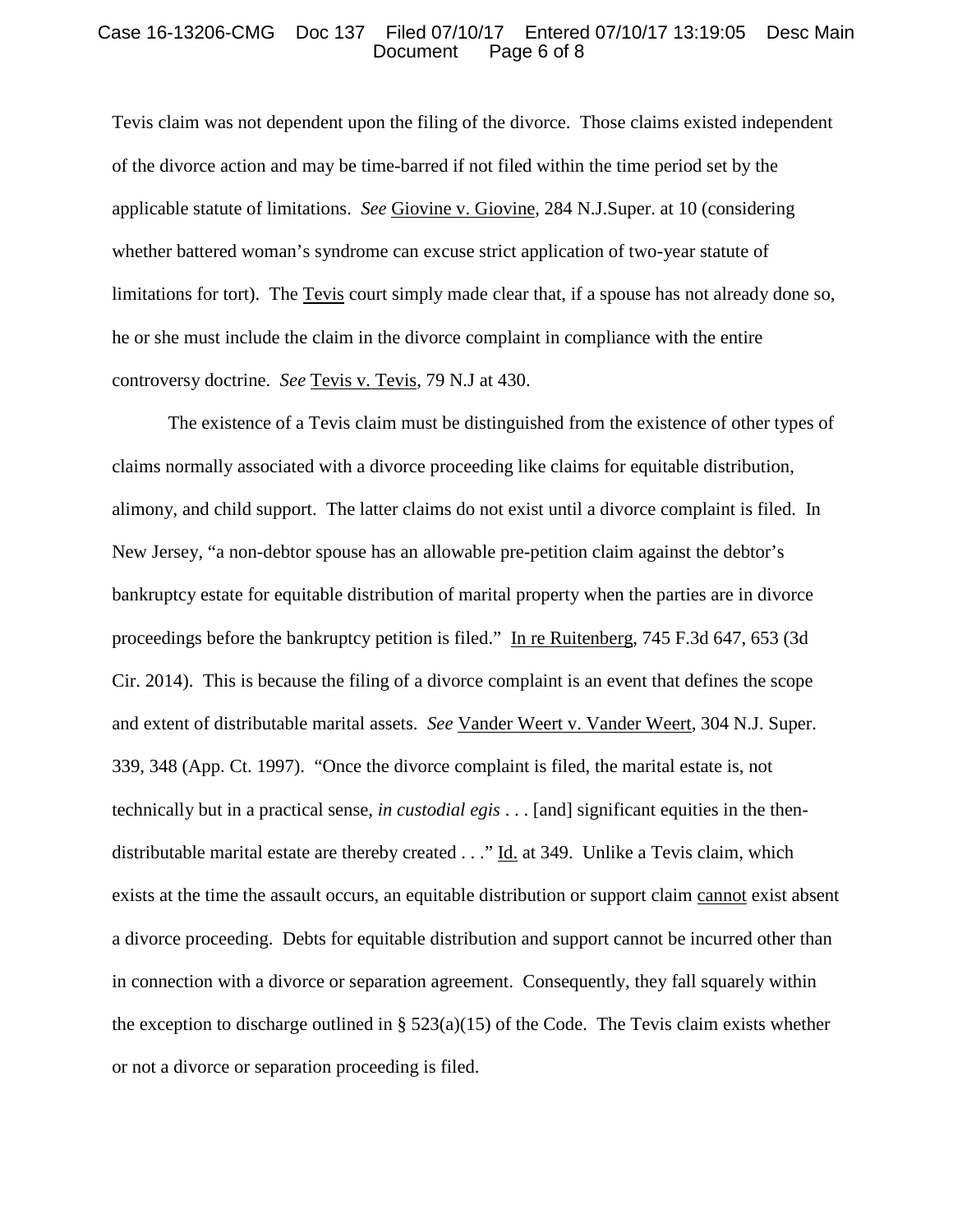## Case 16-13206-CMG Doc 137 Filed 07/10/17 Entered 07/10/17 13:19:05 Desc Main Page 7 of 8

Wife submits that the Tevis claim is so intertwined with the other issues in the divorce proceeding so as to be incurred in connection with that proceeding. She notes that the Law Division agreed with her and, as a result, dismissed the severance of the Tevis claim and transferred it back to the Family Part for determination. This Court takes no position on whether the Tevis claim should be heard in the Law Division or in the Family Part and notes that it is a distinction without a difference. This Court's determination that a Tevis claim must be established as non-dischargeable under § 523(a)(6) of the Code does not prevent consideration by the Family Part of the consequences that may have occurred from the facts alleged to support the Tevis claim. Damages suffered by Wife, if any, do not cease to exist as a result of this Court's decision.<sup>[2](#page-6-0)</sup>

Pursuant to statute, the Family Part may consider factors that may have resulted from the alleged tort claims, such as "[t]he age and physical and emotional health of the parties," and "[t]he income and earning capacity of each party," in making an award for equitable distribution. *See* N.J.S.A. 2A:34-23.1. However, in such analysis the alleged wrongful acts of husband need not be proven or considered, nor would the award be based upon said actions. Instead, the Family Court would conduct a wholly independent analysis based upon those factors specifically enumerated in the equitable distribution statute. So, the Family Part may still consider the impact, if any, of the Tevis claim on its determinations of equitable distribution, alimony, support, child custody, and any other issues that may be affected by the Tevis-related allegations. For example, if Wife's ability to earn was impacted by injuries suffered in the assault, she may be entitled to more alimony or Husband may be ordered to contribute a higher percentage to a

<span id="page-6-0"></span> $2$  Although not presented here, this Court queries whether facts alleged in a Tevis claim may influence a family court's decision regarding custody and visitation. The Court presumes that the discharge granted in this decision extends to monetary damages and does not prevent the family court from assessing the truthfulness of the allegations if necessary to effectively administer the divorce proceeding.